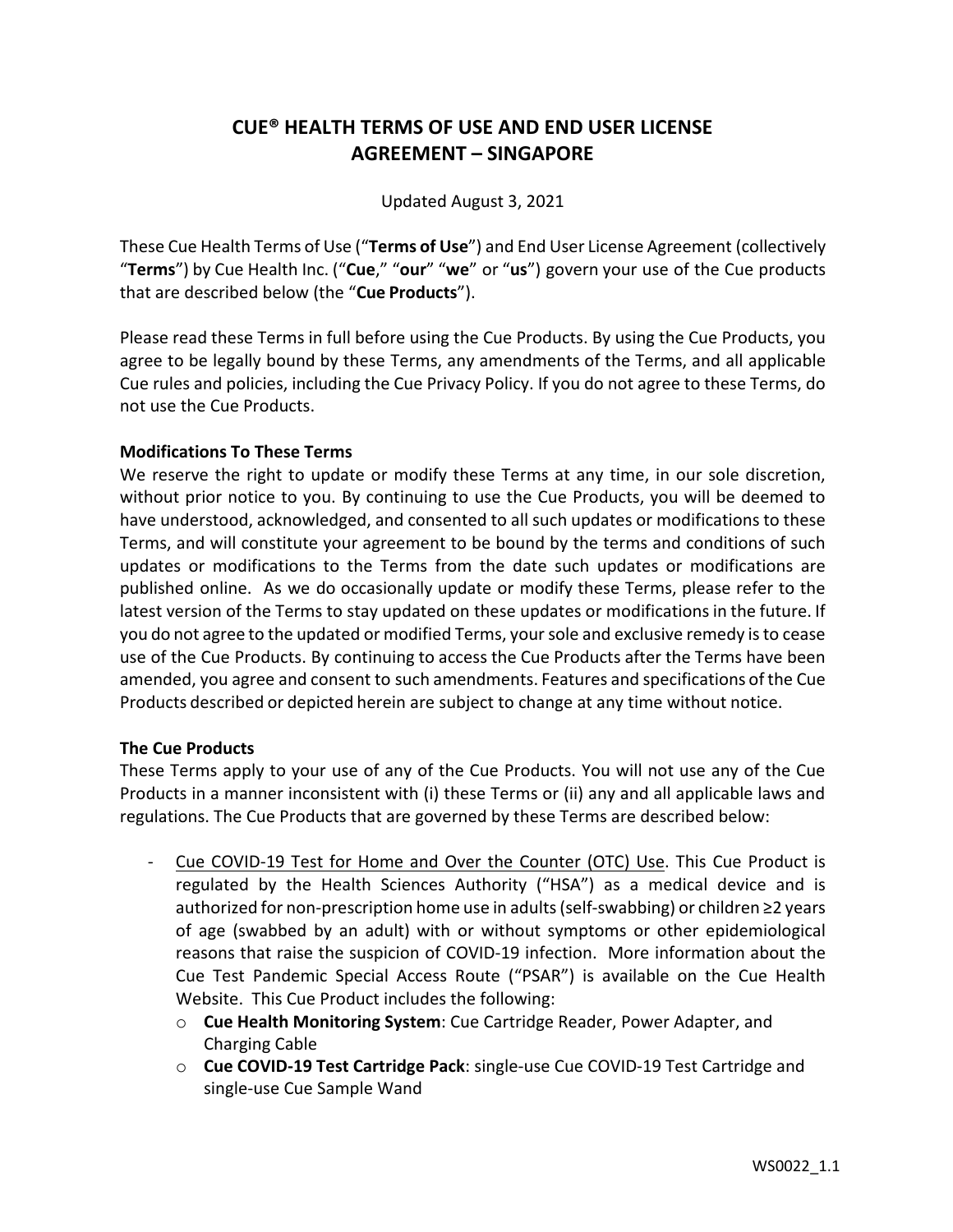o **Cue Health Mobile Application ("Cue Health App")**: available for download from the Apple® App Store® and Google Play™ Store onto a compatible mobile device.

The Cue Health App provides you with step-by-step instructions on how to insert the Cue Test Cartridge into the Cue Cartridge Reader, collect specimens using a Cue Sample Wand, insert the Sample Wand into the Cue Test Cartridge, and run the test (collectively the "**Cue Test**"). When you run a Cue Test, the Cue Health App will display the results automatically on your compatible mobile device via BLUETOOTH® connection. The Help Center within the Cue Health App provides additional instructional documentation for you to view.

This product is authorized for sale or importation into Singapore under the PSAR made by the HSA for "emergency therapy products" under regulation 13Cof the Health Products (Medical Devices) Regulations.

## **Your Cue Health Account**

When you install the Cue Health App on a mobile device and register for an account, you will be asked to set up a profile. You may set up multiple profiles in your account for your patients (for laboratories/health care providers/health care professionals) and/or your children, family members, or others (for consumers) and may save Cue Test results under any of these profiles. The Cue Health App will display historical test results for each profile.

By creating a Cue Health App account, you represent and warrant that: (a) you are an adult of at least 18 years of age (or an adult under applicable state law), (b) you have the legal ability and authority to enter into these Terms, (c) you have provided accurate and complete information when establishing your account and creating profiles ("**Registration Information**"), (d) you have the authority and consent of any individual if you create a profile on their behalf, (e) to the extent you create a profile on behalf of another individual, such individual has reviewed and agreed to the terms of the Cue Privacy Policy, (f) you will take all reasonable steps necessary to maintain and promptly update the Registration Information to ensure that it is accurate and complete, (g) you are not located in a country that is subject to a U.S. Government embargo or that has been designated by the U.S. Government as a "terrorist supporting" country, and (h) are not listed on the U.S. Treasury Department's Specially Designated Nationals List or the U.S. Department of Commerce Denied Persons List or Entity List.

If you provide any information that is untrue or inaccurate about yourself or others for whom you establish a profile, or Cue has reasonable grounds to suspect that such information is untrue or inaccurate, Cue may suspend or terminate your account immediately. In the event that an account is terminated, the associated Registration Information may continue to be used, disclosed, stored and otherwise processed in accordance with the Cue Privacy Policy and the Personal Data Protection Act (PDPA).

Additionally, you agree to maintain the strict confidentiality of your account and any passwords created by you for your use of the Cue Products, and you agree not to allow persons or entities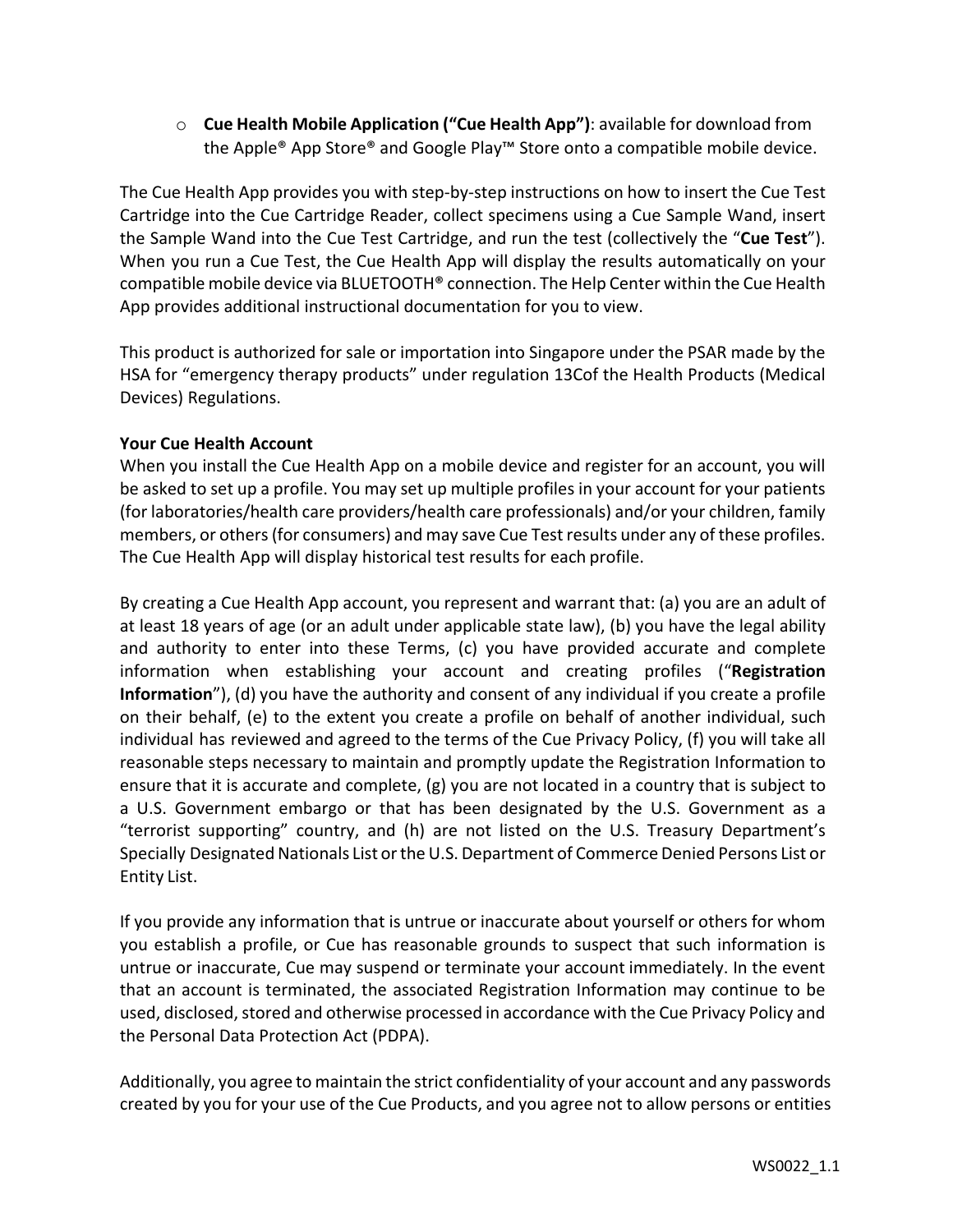to use any username(s) or password(s) that are created by you. You alone shall be responsible for all of the activity that occurs in your account, including failure to obtain the proper consent from any individuals for whom you created an account. We cannot and will not be liable for any loss or damage arising from your failure to comply with these obligations. If you wish to cancel a username or password, or if you become aware of any loss, theft or unauthorized use of a username or password, please notify us immediately. We reserve the right to delete or change any username or password at any time and for any reason. In the event that a username is deleted, the associated Registration Information may continue to be used, disclosed, stored and otherwise processed in accordance with the Cue Privacy Policy and the PDPA.

The Cue Health App is not intended for use by children under the age of 18. If you are under 18 years of age, consent from a parent or guardian is required. Cue Health does not seek to gather personal information from or about persons under the age of 18 without the consent of a parent or guardian.

# **Use of the Cue Products**

As a user of the Cue Products, you acknowledge that:

- 1. It is your responsibility to use the Cue Health App appropriately to obtain the results of the Cue Test. Cue is not responsible if you do not use the Cue Health App and the Cue Test as directed.
- 2. It is very important to read the Cue Health Monitoring System User Manual and the Instructions for Use for the specific Cue Test being used, which include the indications and contraindications for use of such Cue Product.
- 3. You will not use these products for any purposes prohibited by law.

## **Privacy**

We are committed to maintaining the privacy of any information that you elect to provide through the Cue Health App ("**Personal Information**"). Please refer to our Privacy Policy, which is available in the Cue Health App and on the Cue website (https://cuehealth.com/), for a full description of the Personal Information that we collect and how we use thatinformation. Personal Information will be used by Cue solely in accordance with these Terms and the Cue Privacy Policy.

## **HEALTH CARE PROVIDERS AND HEALTH CARE PROFESSIONALS PLEASE READ:**

You represent and warrant that use of the Cue Products will be used in compliance with all applicable laws and regulations, including the PDPA and other applicable privacy and data security laws.

## **License to Use the Cue Health App**

The Cue Health App and any third party software, documentation, or interfaces accompanying this License are licensed, not sold, to you. Except for the limited license granted in these Terms, Cue retains all right, title and interest in the Cue Health App, including copyrights, patents, trademarks and trade secret rights.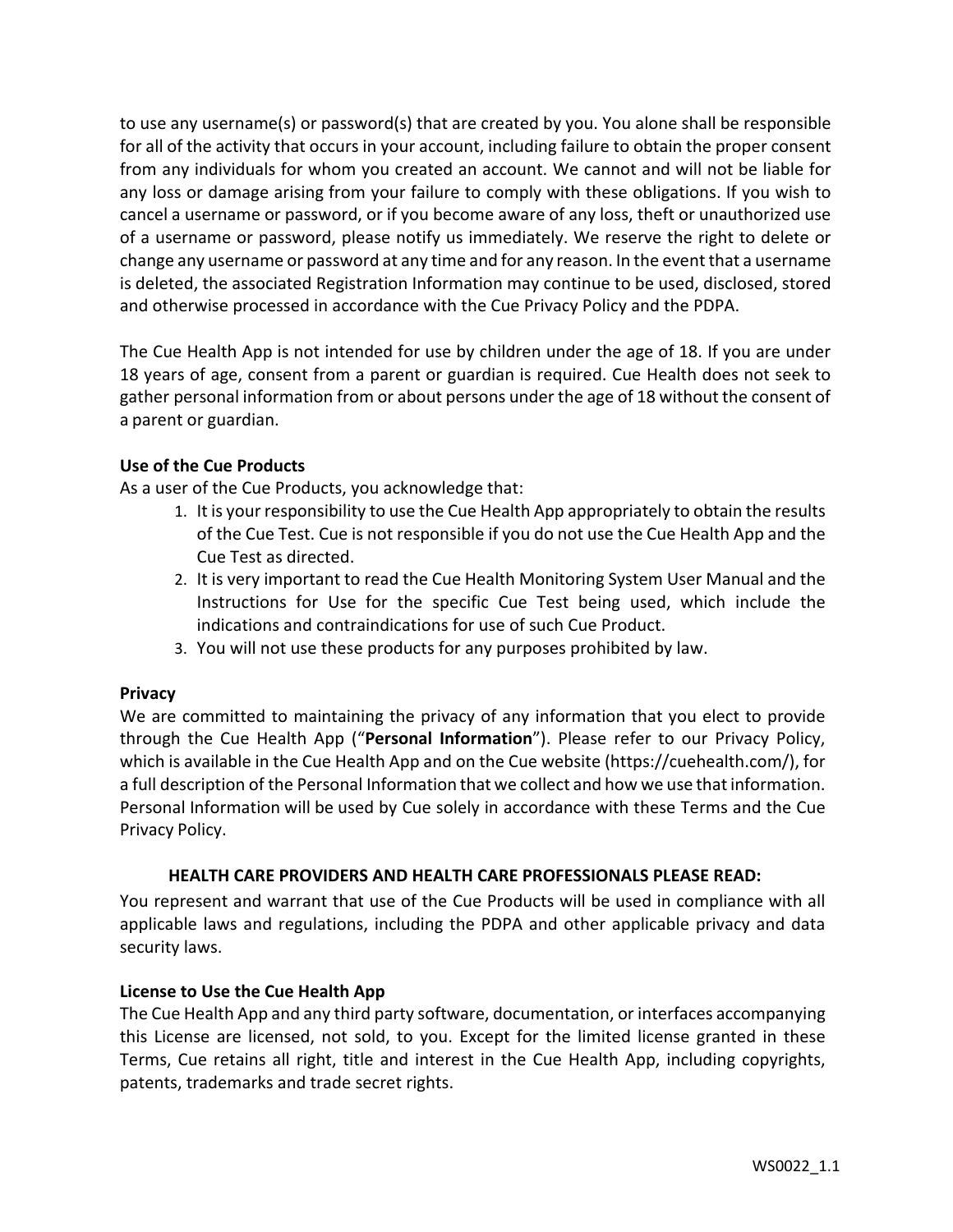Cue grants you a revocable, nontransferable, nonexclusive license to use the Cue Products as described in these Terms. You may download the Cue Health App on your mobile device and use the Cue Products, as permitted by these Terms.

**Limitations On License.** The license granted to you in these Terms is restricted as follows:

- **● Limitations On Copying And Distribution.** You may not copy or distribute the Cue Health App except to the extent that copying is necessary to use the Cue Health App for purposes set forth herein.
- **● Limitations On Reverse Engineering And Modification; APIs.** You may not (i) access or use the Cue Health App programming interfaces ("**APIs**") for any purpose other than your licensed use of the Cue Health App, (ii) reverse engineer, decompile, disassemble, attempt to derive the source code of, or modify or create works derivative of the Cue Health App, any updates or part thereof, except to the extent expressly permitted by applicable law.
- **● Sublicense, Rental And Third Party Use.** You may not assign, transfer, sublicense, rent, timeshare, loan, lease or otherwise transfer the Cue Health App, or directly or indirectly permit any third party to copy and install the Cue Health App on a device not owned and controlled by you. If you transfer ownership of your mobile device, you must delete the Cue Health App from the mobile device before doing so.
- **● Individual Use.** You may not distribute or make the Cue Health App available over a network where it could be used by multiple mobile devices at the same time. The Cue Health App must be downloaded on each mobile device.
- **● Proprietary Notices**. You may not remove any proprietary notices (e.g*.,* copyright and trademark notices) from Cue Health App or its documentation.
- **● Use In Accordance With Documentation.** All use of the Cue Health App must be in accordance with its then current documentation, including user guides, which can be found within the Cue Health App.
- **● Confidentiality**. You must hold the Cue Health App and any related documentation in strict confidence.
- **● Compliance With Applicable Law**. You are solely responsible for ensuring your use of the Cue Health App is in compliance with all applicable foreign, federal, state and local laws, and rules and regulations.

# **Ownership Of Materials And Restrictions On Use**

Cue is, unless otherwise stated, the owner of all copyright, trademark, patent, trade secret, database and other proprietary rights to information on the Cue Products, including without limitation, the Cue Health App. Our Products and all other material provided and the collection and compilation and assembly thereof are the exclusive property of Cue, and are protected by U.S. and international copyright laws. If any product name or logo does not appear with a trademark (TM), that does not constitute a waiver of intellectual property rights that Cue has established in any of its products, services, features, or service names or logos.

You agree to observe copyright and all other applicable laws and may not use the content in any manner that infringes or violates the rights of any person or entity, is unlawful in any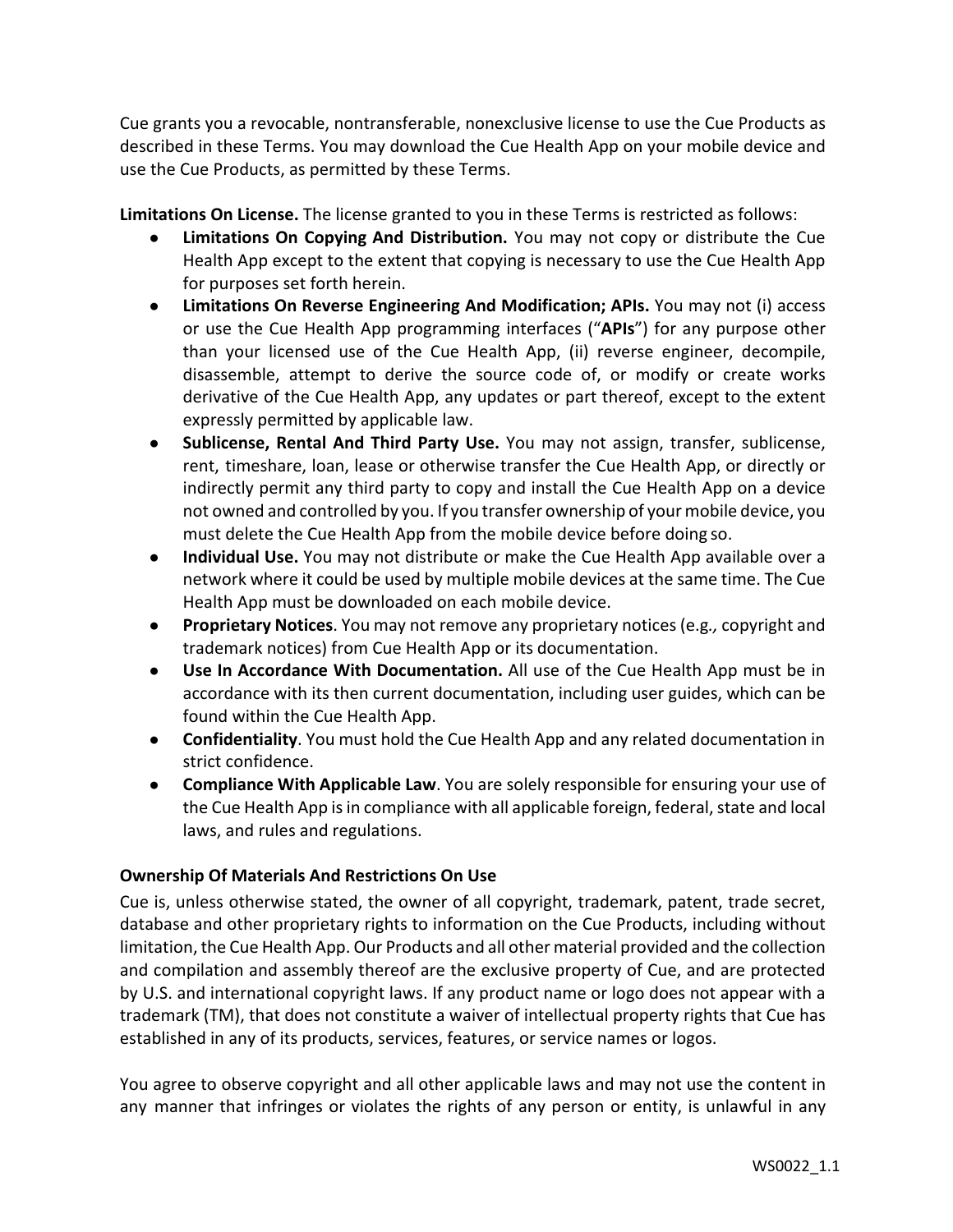jurisdiction where the Cue Products are being used, or prohibited by these Terms. You agree not to usethe Cue Products in any manner that could damage, disable, overburden, or impair any of our equipment or interfere with any other party's use and enjoyment of the Cue Products, or any contents of the Cue Products. You may not attempt to gain access to any portion of the Cue Products other than those for which you are authorized.

The Cue Health App and related documentation are "Commercial Items" as defined in federal regulations. If Commercial Computer Software and Commercial Computer Software Documentation are licensed to U.S. Government end users, they are licensed (a) only as Commercial Items and (b) with only those rights as are granted to all other end users pursuant to the terms and conditions herein.

## **Cue Products Availability**

We take all reasonable steps to ensure that the Cue Products are available 24 hours every day, 365 days per year. However, mobile applications do sometimes encounter downtime due to server and other technical issues as well as issues beyond our reasonable control. Where possible, we will try to give our users advance warning of maintenance issues, but shall not be obligated to do so. We will not be liable if the Cue Products are unavailable at any time.

While every effort is made to ensure that all content provided on the Cue Products do not contain computer viruses and/or harmful materials, you should take reasonable and appropriate precautions to protect your mobile device, and you should ensure that you have a complete and current backup of the applicable items on your mobile device. We disclaim any liability for the need for servicing or replacing equipment or data resulting from your use of the Cue Products. While every effort is made to ensure smooth and continuous operation, we do not warrant the Cue Products will operate error free.

## **Disclaimers**

THE INFORMATION PROVIDED IS NOT INTENDED TO TREAT, CURE, OR PREVENT ANY DISEASE BUT TO ASSIST YOU IN A DIAGNOSIS THROUGH USE OF THE CUE TEST.

## **FOR HEALTHCARE PROVIDERS, PLEASE READ:**

THE CUE PRODUCTS ARE DESIGNED TO HELP YOU, BUT YOU SHOULD EXERCISE YOUR OWN CLINICAL JUDGMENT WHEN USING THE CUE PRODUCTS (CONTENT AND TOOLS). THE CONTENT AND TOOLS PROVIDED BY THE CUE PRODUCTS DO NOT CONSTITUTE INDEPENDENT MEDICAL ADVICE. CUE IS NOT ENGAGED IN THE PRACTICE OF MEDICINE.

## **FOR CONSUMERS, PLEASE READ:**

IF YOU EXPERIENCE A MEDICAL EMERGENCY, STOP USING THE CUE PRODUCTS AND CALL 995. YOU ACKNOWLEDGE THAT THE INFORMATION PROVIDED THROUGH OUR CONTENT AND TOOLS ARE NOT INTENDED, OR TO BE CONSTRUED, AS INDEPENDENT MEDICAL ADVICE OR TREATMENT, AND IS NOT A SUBSTITUTE FOR CONSULTATIONS WITH QUALIFIED HEALTH CARE PROFESSIONALS WHO ARE FAMILIAR WITH YOUR INDIVIDUAL MEDICAL NEEDS. CUE IS NOT ENGAGED IN THE PRACTICE OF MEDICINE.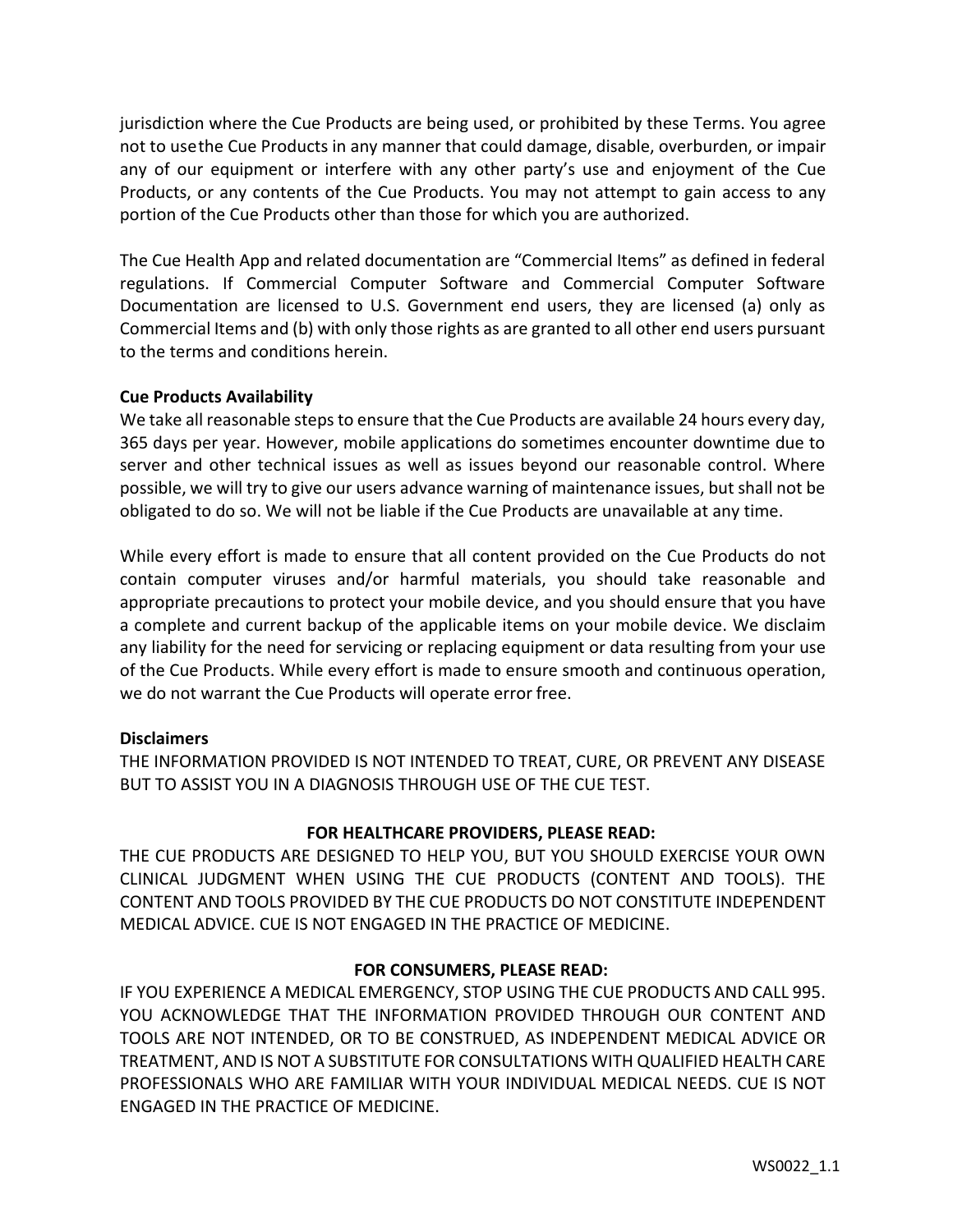TO THE MAXIMUM EXTENT PERMITTED BY APPLICABLE LAW, THE CUE PRODUCTS ARE PROVIDED "AS IS" AND "AS AVAILABLE," WITH ALL FAULTS AND WITHOUT WARRANTY OF ANY KIND, AND CUE HEREBY DISCLAIMS ALL WARRANTIES AND CONDITIONS WITH RESPECT TO THE CUE PRODUCTS, EITHER EXPRESS, IMPLIED, OR STATUTORY, INCLUDING, BUT NOT LIMITED TO, THE IMPLIED WARRANTIES AND/OR CONDITIONS OF MERCHANTABILITY, OF SATISFACTORY QUALITY, OF FITNESS FOR A PARTICULAR PURPOSE, OF ACCURACY, OF QUIET ENJOYMENT, AND OF NON-INFRINGEMENT OF THIRD-PARTY RIGHTS. WITHOUT LIMITATION THEREOF, WE DO NOT WARRANT AGAINST INTERFERENCE WITH YOUR ENJOYMENT OF THE CUE PRODUCTS OR THE FUNCTIONS CONTAINED IN, OR SERVICES PERFORMED OR PROVIDED BY THE CUE PRODUCTS WILL MEET YOUR REQUIREMENTS, THAT THE OPERATION OF THE CUE PRODUCTS WILL BE UNINTERRUPTED OR ERROR-FREE, OR THAT DEFECTS IN THE CUE PRODUCTS WILL BE CORRECTED. NO ORAL OR WRITTEN INFORMATION OR ADVICE GIVEN BY CUE OR ITS AUTHORIZED REPRESENTATIVES SHALL CREATE A WARRANTY. SHOULD THE CUE HEALTH APP PROVE DEFECTIVE, YOU ASSUME THE ENTIRE COST OF ALL NECESSARY SERVICING, REPAIR, OR CORRECTION. SOME JURISDICTIONS DO NOT ALLOW THE EXCLUSION OF IMPLIED WARRANTIES OR LIMITATIONS ON APPLICABLE STATUTORY RIGHTS OF A CONSUMER, SO THE ABOVE EXCLUSION AND LIMITATIONS MAY NOT APPLY TO YOU.

You acknowledge and agree to assume full responsibility for the risks associated with the use of the Cue Products, and that the use of such is at your sole risk. Cue is not liable to you, or any third party, for any decision made or action taken by you or any third party based on information contained on or within the Cue Products; or, due to reliance upon information contained on or within the Cue Products. You are solely responsible for verifying the accuracy of all Personal Information contained within the Cue Products and for obtaining the consent of those for whom you create a profile on their behalf. Cue is not responsible for any loss of the data entered into the Cue Health App if you lose your mobile device or delete the mobile application without previous synchronization (manual or automatic) of data to the cloud server. You are solely responsible for any data fees on your mobile device or charges incurred related to your transfer of data via the internet.

Cue, its suppliers and licensors shall have no liability for errors, unreliable operation, or other issues resulting from use of the Cue Products on or in connection with rooted or jail broken devices or use on any mobile device that is not in conformance with the manufacturer's original specifications, including use of modified versions of the operating system (collectively, "Modified Devices"). Use of the Cue Health App on Modified Devices will be at your sole and exclusive risk and liability.

In addition, Cue expressly disclaims any liability and is not responsible, and you acknowledge and agree that Cue is not liable or responsible for: (a) any errors in data or data entry, whether caused by you or by hardware, software or otherwise; (b) errors in results, (c) errors in diagnostic or therapeutic conclusions relying on erroneous data or data entry; (d) malfunction or loss of use of any hardware or software; (e) loss or degradation of communications between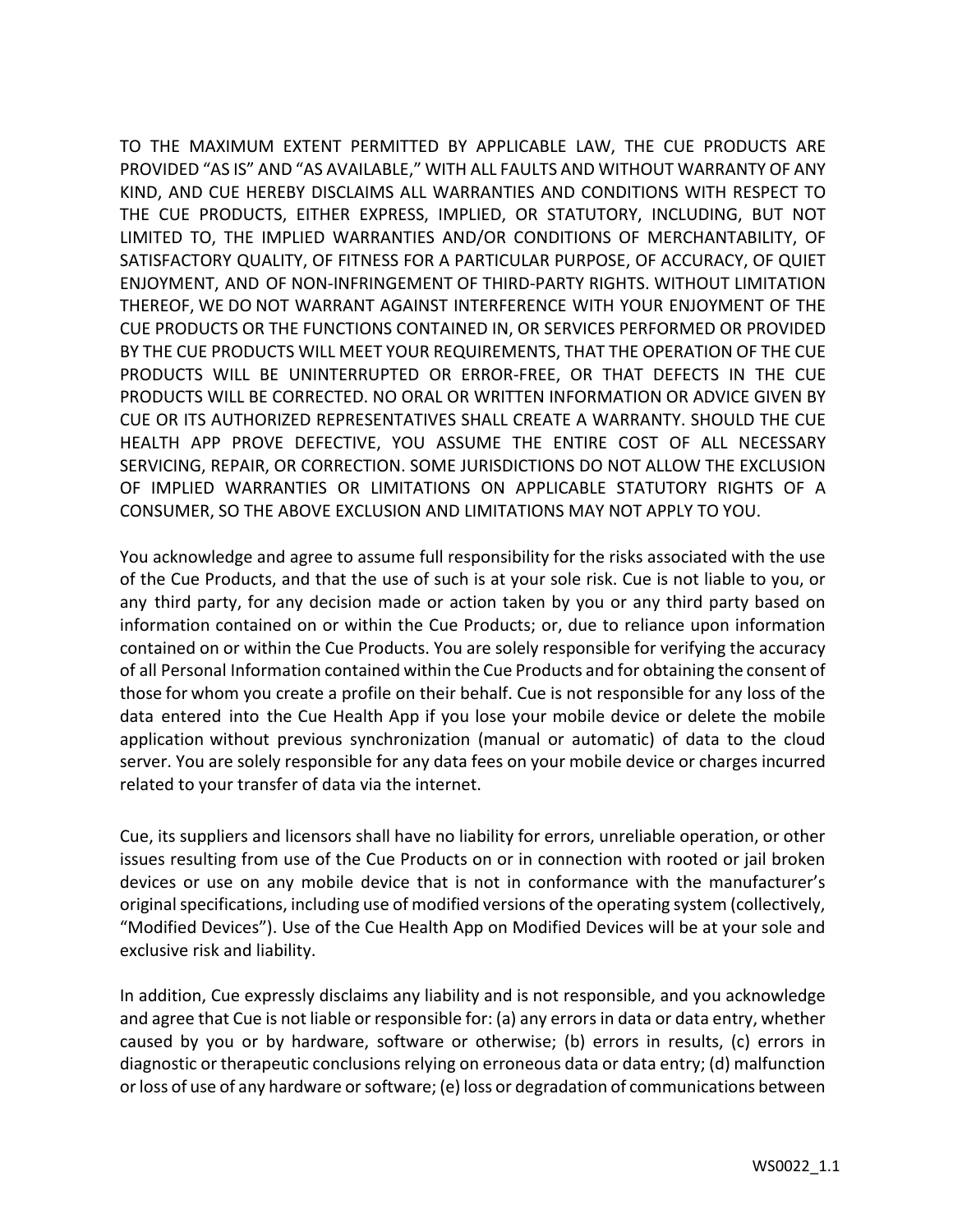you, the Cue Products, and/or Cue for any reason not within control of Cue; (f) personal injury; (g) your failure to correct erroneous data or to comply with proper instructions; (h) delay, failure, interruption or corruption of data, and (i) errors resulting from unauthorized access to the Cue Products.

#### **Limitation Of Liability**

UNDER NO CIRCUMSTANCES SHALL CUE OR ITS OFFICERS, DIRECTORS, EMPLOYEES, AGENTS, REPRESENTATIVES, SUPPLIERS, OR LICENSORS BE RESPONSIBLE FOR PERSONAL INJURY OR ANY INDIRECT, INCIDENTAL, CONSEQUENTIAL, SPECIAL, OR PUNITIVE DAMAGES OR LOSSES, INCLUDING, WITHOUT LIMITATION, DAMAGES FOR LOSS OF PROFITS, LOSS OF DATA, BUSINESS INTERRUPTION, OR ANY OTHER COMMERCIAL DAMAGES OR LOSSES, ARISING OUT OF OR RELATED TO YOUR USE OF OR INABILITY TO USE THE CUE PRODUCTS OR YOUR RELIANCE ON OR USE OF THE CUE PRODUCTS, HOWEVER CAUSED, REGARDLESS OF THE THEORY OF LIABILITY (CONTRACT, TORT, OR OTHERWISE) AND EVEN IF WE HAVE BEEN ADVISED OF THE POSSIBILITY OF SUCH DAMAGES. NOTWITHSTANDING ANYTHING ELSE IN THIS AGREEMENT, THE AGGREGATE LIABILITY OF CUE TO YOU ARISING UNDER OR IN CONNECTION WITH THESE TERMS IS LIMITED TO THE GREATER OF (1) THE AMOUNT THAT YOU PAID TO CUE FOR THE CUE TEST ON WHICH THIS DISPUTE IS BASED IN THE PAST SIX (6) MONTHS OR \$75.00, WHICHEVER IS GREATER. If you live in a jurisdiction that does not allow any of the above exclusions or limitations of liability or any of the disclaimers of warranties above, such exclusions or limitations will not apply to you, but only to the extent such exclusions or limitations are not allowed. In no event shall Cue be liable to you for damages (other than as may be required by applicable law in cases involving personal injury). The foregoing limitations will apply even if the above stated remedy fails of its essential purpose.

#### **Indemnification**

You agree to defend, indemnify, and hold Cue, our officers, directors, employees, volunteers, agents, and contractors harmless from and against any claims, actions or demands, liabilities and settlements, including without limitation, legal and accounting fees, resulting from or alleged to result from, your use of and access to the Cue Products, your violation of these Terms or your violation of any third party right, including without limitation any trademark, copyright or other proprietary or privacy right, any claim for personal injury, death or damage to property, or breach or loss of data that you (or unauthorized users using your account) have transmitted, uploaded, downloaded, stored, managed or in any other way accessed, using the Cue Products. Cue reserves the right to assume the exclusive defensive and control of any matter subject to indemnification by you (without limiting your indemnification obligations with respect to the matter). In that case, you agree to cooperate with our defenses of those claims.

## **Third Party Content/Liability**

These Terms are only applicable to the use ofthe Cue Products. The Cue Health Appmay enable access to third-party services and websites ("**External Services**"). We do not have any control over External Services, and as such, Cue, its suppliers and licensors, disclaim all liability from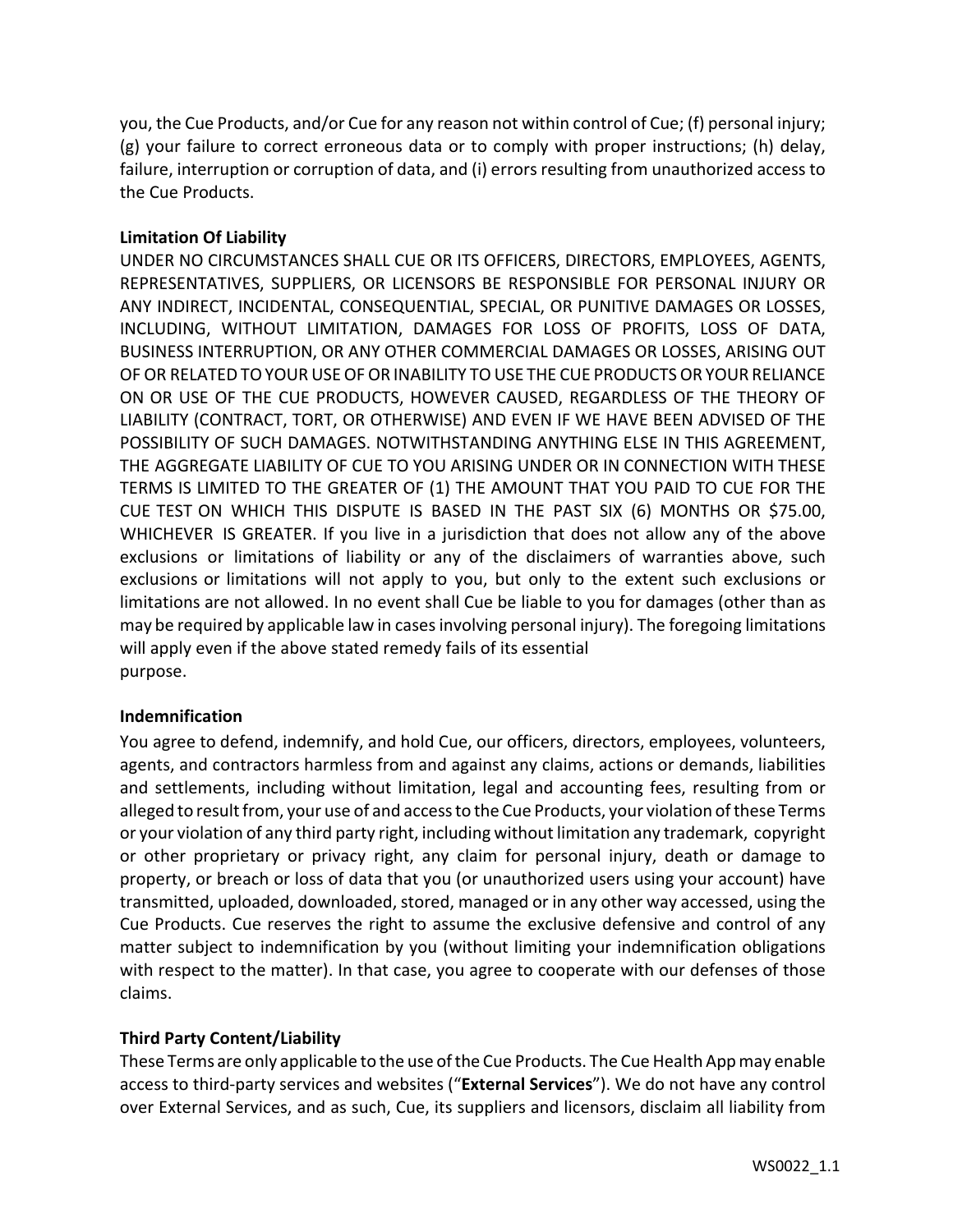your use of those External Services. Any link on or within the Cue Products to another site is not an endorsement of such other site. No judgment or warranty is made with respect to the accuracy, timeliness, or suitability of the content of any site to which we may link, and we take no responsibility for it. To the extent you choose to use such External Services, you agree to use such services at your sole risk, and you are solely responsible for compliance with any applicable laws. Cue reserves the right to change, suspend, remove, disable or impose access restrictions or limits on any External Services at any time without notice or liability to you.

Your wireless carrier, the manufacturer and retailer of your mobile device, the developer of the operating system for your mobile device, the operator of any application store, marketplace, or similar service through which you obtain the Cue Health App, and their respective affiliates, suppliers, and licensors are not parties to these Terms, and they do not own and are not responsible for the Cue Health App. You are responsible for complying with all of the application store and other applicable terms and conditions by these or other sites or services.

#### **Termination**

Cue may terminate your accessto all or any part of the Cue Productsin the event of any breach of these Terms. In addition, Cue may choose to discontinue support of the Cue Products at any time, without notice. In such case, the Cue Products may cease to function and your data that are stored on the cloud server may become inaccessible. You are solely responsible for saving locally any data stored in the Cue Health App. All provisions of the Terms which by their nature should survive termination shall survive termination, including, without limitation, ownership provisions, warranty disclaimers, indemnity and limitations of liability.

#### **Governing Law**

We make no representations that the content or the Cue Products are appropriate or may be used or downloaded outside Singapore and the other jurisdictions where it is authorized. Access to the Cue Products and/or the content may not be legal in certain countries. If you access the Cue Products from outside the countries where it is authorized for use, you do so at your own risk and are responsible for compliance with the laws of the jurisdiction from which you access the website.

Any dispute with respect to the Cue Products shall be governed by the laws of the State of California, United States, excluding its conflicts of laws rules. You agree to submit to the personal and exclusive jurisdiction of the courts located within the county of San Diego, California, to resolve any dispute or claim arising from this Agreement. We may seek injunctive or other equitable relief in any jurisdiction in order to protect our intellectual property rights.

YOU HEREBY IRREVOCABLY WAIVE ANY AND ALL RIGHT TO TRIAL BY JURY OR TO PARTICIPATE IN ANY CLASS ACTION OR LEGAL PROCEEDING ARISING OUT OF OR RELATING TO THESE TERMS OF USE AND/OR PRIVACY STATEMENT IF APPLICABLE. YOU AGREE THAT ANY CAUSE OF ACTION ARISING OUT OF OR RELATED TOTHE CUE PRODUCTS MUST COMMENCE WITHIN ONE (1) YEAR AFTER THE CAUSE OF ACTION ACCRUES. OTHERWISE, SUCH CAUSE OF ACTION IS